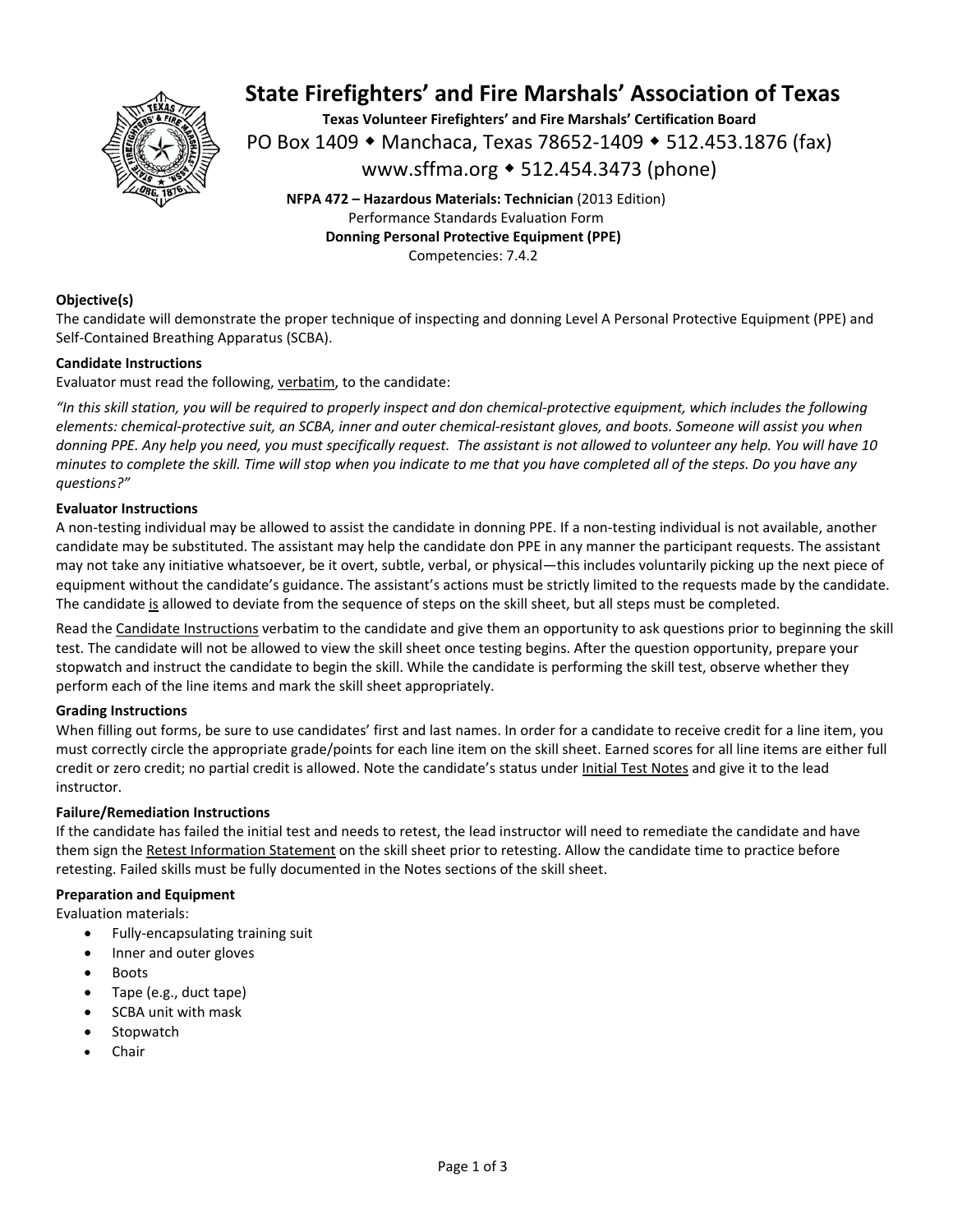

## **State Firefighters' and Fire Marshals' Association of Texas**

**Texas Volunteer Firefighters' and Fire Marshals' Certification Board** 

PO Box 1409 • Manchaca, Texas 78652-1409 • 512.453.1876 (fax)

www.sffma.org 512.454.3473 (phone)

**NFPA 472 – Hazardous Materials: Technician** (2013 Edition) Performance Standards Evaluation Form **Donning Personal Protective Equipment (PPE)** 

Competencies: 7.4.2

| Evaluation Location:   |                               | Date: |
|------------------------|-------------------------------|-------|
| Evaluator 1 Name:      | Retest Evaluator 1 Name:      |       |
| Evaluator 1 Signature: | Retest Evaluator 1 Signature: |       |
| Evaluator 2 Name:      | Retest Evaluator 2 Name:      |       |
| Evaluator 2 Signature: | Retest Evaluator 2 Signature: |       |

Evaluators may not evaluate a skill if a conflict of interest exists. A conflict may be defined as an interest that affects, or appears likely to affect the judgment or conduct of an individual associated with the skills testing process. An evaluator may not participate in the skills testing process for an immediate family member, classmate, or if they were the class instructor for the skill.

### **Skill Performance Criteria: Donning PPE**

| Inspecting SCBA & Preparing for Use                                                                 | <b>Initial Test</b> |      | Retest |      |
|-----------------------------------------------------------------------------------------------------|---------------------|------|--------|------|
| Verbalizes and inspects harness assembly, straps, and SCBA bottle for damage                        | Pass                | Fail | Pass   | Fail |
| Checks cylinder gauge and verbalizes pressure in either pounds per square                           |                     |      |        |      |
| inch (psi) or kilopascals (kPa) Circle if not applicable: N/A                                       | Pass                | Fail | Pass   | Fail |
| Opens cylinder valve completely and verbalizes listening for the alarm                              | Pass                | Fail | Pass   | Fail |
| Checks remote pressure gauge and verbalizes pressure in either psi or kPa                           | Pass                | Fail | Pass   | Fail |
| Operates purge/bypass valve                                                                         | Pass                | Fail | Pass   | Fail |
| Closes cylinder valve, slowly relieves pressure using purge/bypass valve, monitors remote gauge,    |                     |      |        |      |
| and verbally notes pressure (psi or kPa) at which the alarm sounds                                  | Pass                | Fail | Pass   | Fail |
| Opens valve and returns to operational readiness                                                    | Pass                | Fail | Pass   | Fail |
| Verbalizes and inspects facepiece lens, components, and head straps for damage                      | Pass                | Fail | Pass   | Fail |
| <b>Inspecting PPE</b>                                                                               | <b>Initial Test</b> |      | Retest |      |
| Verbalizes and inspects Chemical-Protective Clothing (CPC) for any deficiencies (e.g., rips, tears, |                     |      |        |      |
| abrasions, etc.)                                                                                    | Pass                | Fail | Pass   | Fail |
|                                                                                                     | <b>Initial Test</b> |      | Retest |      |
| Donning PPE & SCBA                                                                                  |                     |      |        |      |
| Removes all sharp objects (must verbalize if none are present)                                      | Pass                | Fail | Pass   | Fail |
| Removes shoes                                                                                       | Pass                | Fail | Pass   | Fail |
| Dons suit at least to the waist                                                                     | Pass                | Fail | Pass   | Fail |
| Dons boots                                                                                          | Pass                | Fail | Pass   | Fail |
| Positions SCBA unit on his/her back properly                                                        | Pass                | Fail | Pass   | Fail |
| Fastens and adjusts straps                                                                          | Pass                | Fail | Pass   | Fail |
| Dons and secures facepiece, checking for and verbalizing a proper seal                              | Pass                | Fail | Pass   | Fail |
| Inserts regulator properly and breathes air from SCBA unit                                          | Pass                | Fail | Pass   | Fail |
| Dons inner gloves                                                                                   | Pass                | Fail | Pass   | Fail |
| Puts arms through sleeves                                                                           | Pass                | Fail | Pass   | Fail |
| Secures zipper and flap                                                                             | Pass                | Fail | Pass   | Fail |
| Completes skill within 10 minutes<br>Time:<br><b>Retest Time:</b>                                   | Pass                | Fail | Pass   | Fail |